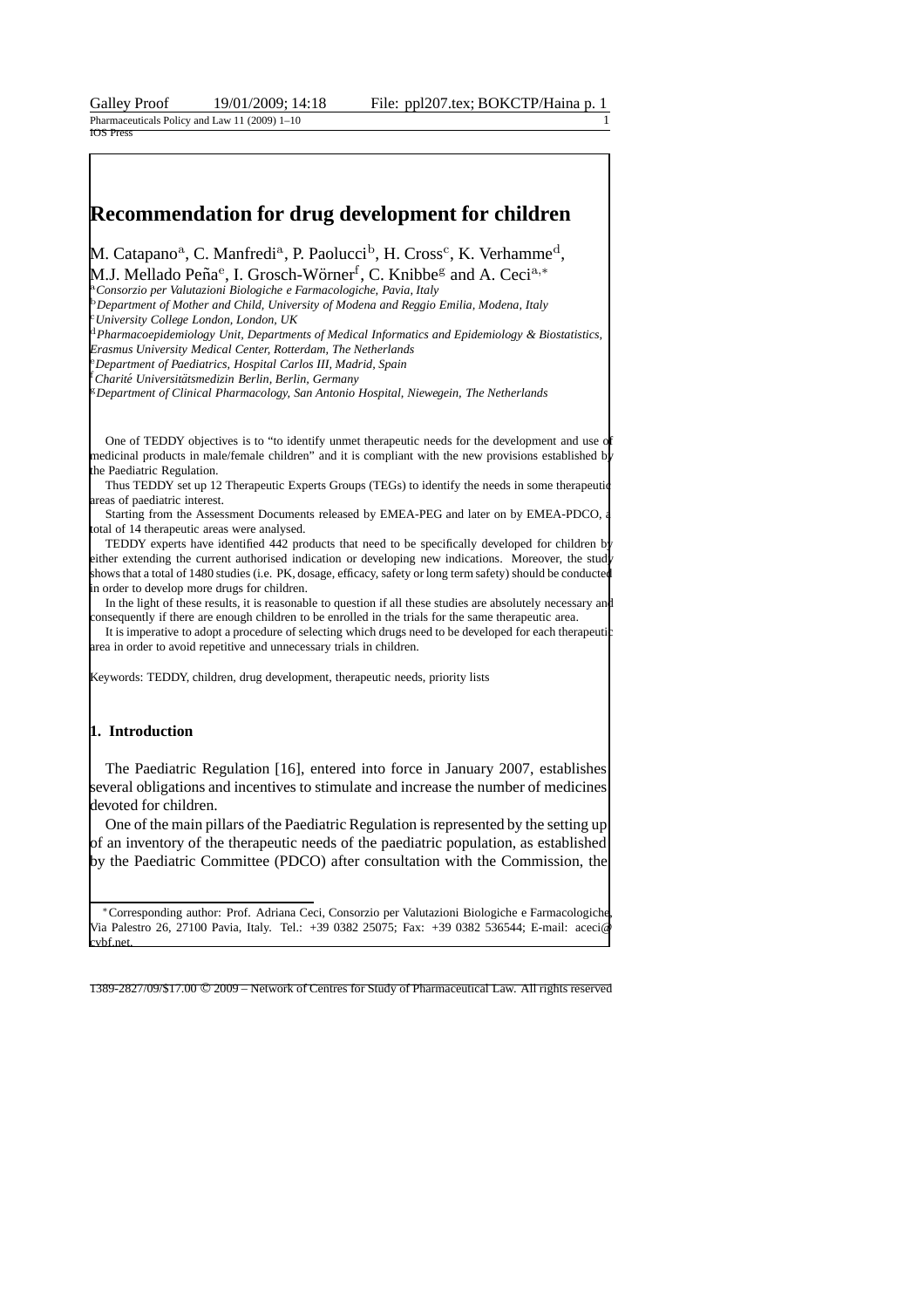|  |  | M. Catapano et al. / Recommendation for drug development for children |
|--|--|-----------------------------------------------------------------------|
|  |  |                                                                       |

|                             | Table 1<br>TEDDY Therapeutic Experts Groups (TEGs) |
|-----------------------------|----------------------------------------------------|
|                             | Haematology/Oncology                               |
| $\mathcal{D}_{\mathcal{L}}$ | <b>Infectious Diseases</b>                         |
| 3                           | Immunology                                         |
| 4                           | Rheumatology                                       |
| 5                           | Neurology-Neuromuscular and psychiatric diseases   |
| 6                           | Gastroenterology                                   |
| 7                           | Respiratory                                        |
| 8                           | Cardiology                                         |
| 9                           | Nephrology                                         |
| 10                          | <b>Diabetes</b>                                    |
| 11                          | Pain                                               |
| 12                          | Formulation                                        |

Member States and interested parties. The inventory, to be regularly update, will identify the existing medicinal products used by the paediatric population and highlight the therapeutic needs and the priorities for research and development. In this way, companies should be able easily to identify opportunities for business development; the PDCO should be able to better judge the need for medicinal products and studies when assessing draft paediatric investigation plans, waivers and deferrals; and healthcare professionals and patients should have an information source available to support their decisions as to which medicinal products to choose.

In this framework, one of TEDDY objectives is to "to identify unmet therapeutic needs for the development and use of medicinal products in male/female children" and a specific Work Package (WP4 – Addressing key therapeutic questions in children) has been devoted to achieve this aim.

## **2. TEDDY therapeutic expert groups**

Twelve Therapeutic Experts Groups (TEGs) (Table 1), formed by both internal and external experts and including different expertises (clinicians, clinical trial scientists, paediatric pharmacologists and clinical methodology researchers, etc.) were set up in order to achieve WP4 main objective: "to address questions concerning therapies in children with different chronic and acute diseases".

The groups concentrated their activities on systematically analysing, supporting and providing additional information to EMEA Paediatric Working Party (PEG) and PDCO lists of therapeutic need assessment, and in particular:

- **–** giving opinion and possibly consensus (giving support) to the list of needs proposed by the PEG/EMEA;
- **–** giving opinion on the type of paediatric clinical studies (as indicated by the PEG) that should be performed;
- **–** providing, on the basis of all available scientific evidence, additional proposals to complete or modify the list;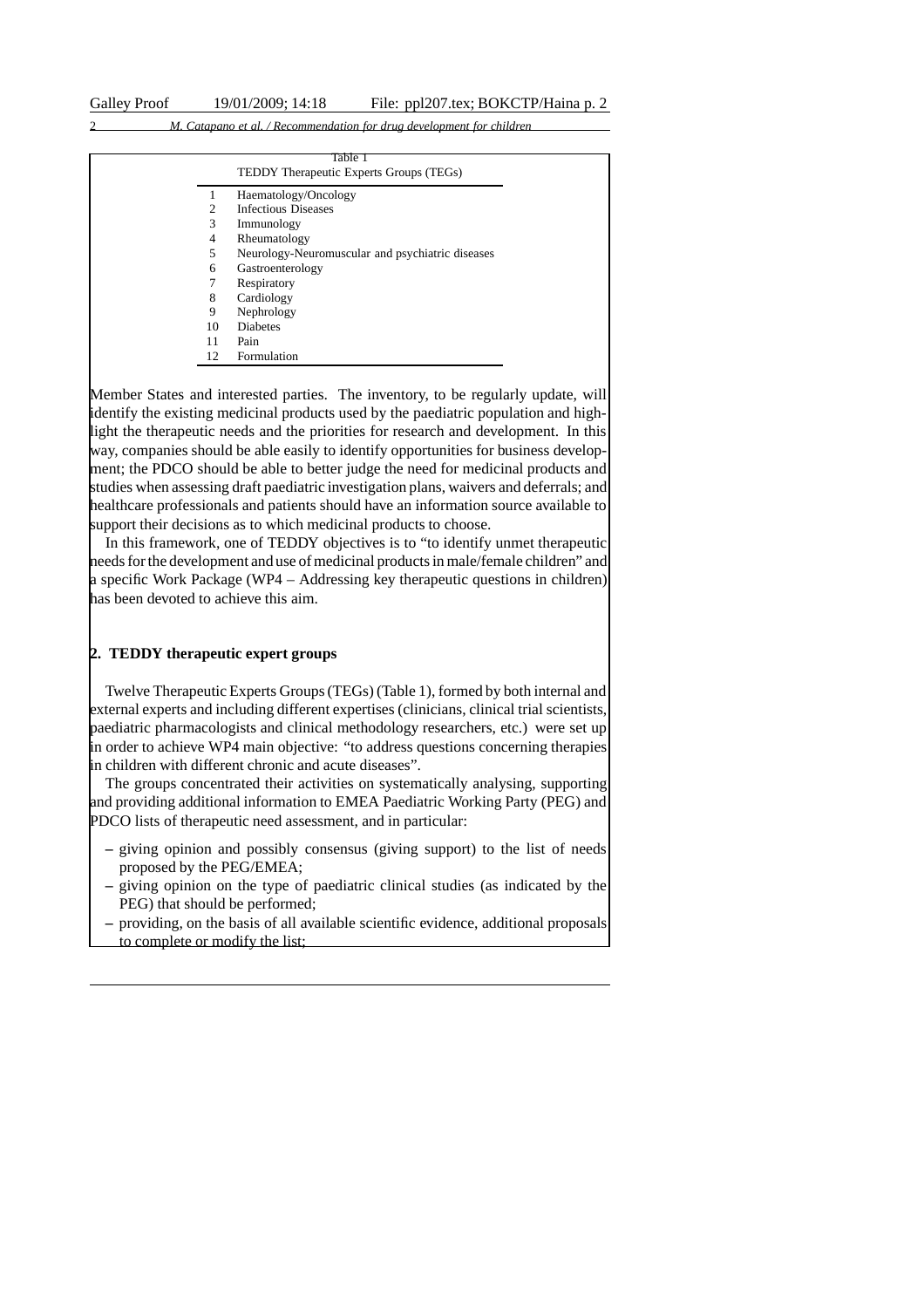|                    | Table 2<br>National and European Scientific Societies collaborating with TEDDY       |
|--------------------|--------------------------------------------------------------------------------------|
| <b>SIOP</b> Europe |                                                                                      |
|                    | European Paediatric Cardiology Association (AEPC)                                    |
|                    | European Society for Paediatric Endocrinology (ESPE)                                 |
|                    | European Society for Paediatric Infectious Diseases (ESPID)                          |
|                    | European Respiratory Society (ERS)                                                   |
|                    | Società Italiana per le Malattie Respiratorie Infantili (SIMRI)                      |
|                    | European Society for Paediatric Gastroenterology, Hepatology and Nutrition (ESPGHAN) |
|                    | Gastro-Intestinal Committee of the ESPGHAN                                           |
|                    | Società Italiana di Pediatria (SIP)                                                  |

**–** increasing awareness on the assessments also through consultation with external experts.

Every issue related to the difficulties in R&D of paediatric medicines intended for a specific therapeutic indication (i.e. PK, safety, tolerability, efficacy, new formulation/different dosage, *etc.*) is highlighted.

TEDDY Experts have proceeded in identifying for each therapeutic area the existing products authorised for adult use and not for paediatric use or for other paediatric age categories.

In setting up the groups, *multidisciplinarity* was taken into account and for this reason experts groups were composed by clinicians, trialists, paediatric pharmacologists, methodologists, pharmacists, statisticians, academics, researchers. In this perspective, each TEG leader worked in order to guarantee the presence of every area of expertise. Up to now, more than 100 experts have been involved in the work of the TEGs.

TEDDY TEGs also made use of the cooperation of National and European Scientific Societies (Table 2).

# *2.1. Work methodology*

The starting point of work for each TEG was the documents on therapeutic needs assessment released by the EMEA Paediatric Working Party (PEG) and Paediatric Committee (PDCO). The Experts Groups were asked to comment and also provide new suggestions on the documents released for consultation by the EMEA [1–15].

Moreover, for some therapeutic areas drugs available on the marketplace from Countries of the TEDDY Partners (Europe and Israel) were identified with particular reference to:

- **–** drugs authorised under the Centralised Procedure and broken down for the above cited therapeutic areas (October 1995 – September 2005). For this group of drugs, representing the new and innovative medicines authorised by the EMEA, it is possible to collect a set of information easily available.
- **–** drugs selected by PEG and PDCO and broken down for the above cited therapeutic areas. This group includes drugs authorised under National or Mutual recognition Procedures.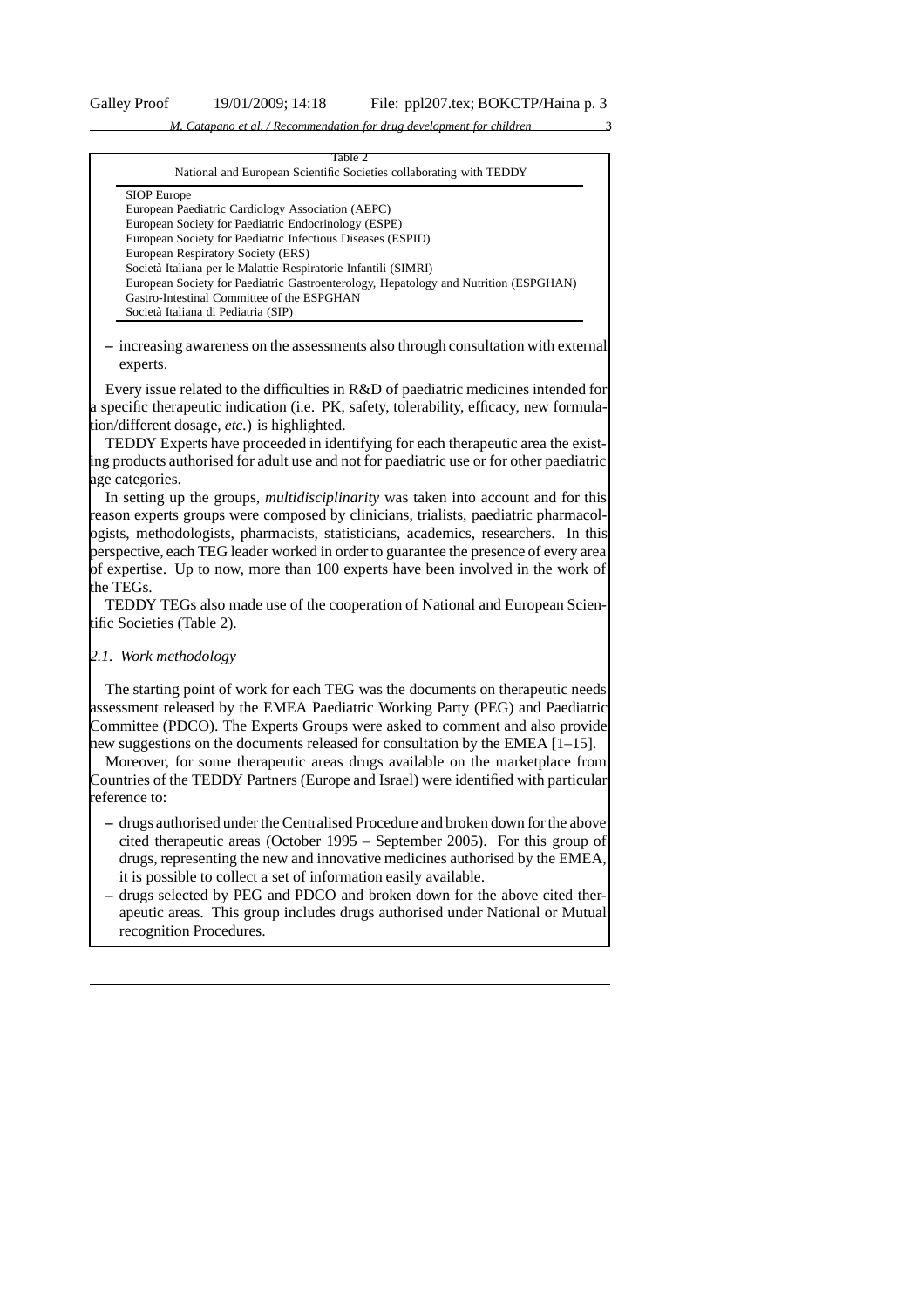

Fig. 1. Distribution of the selected products by therapeutic areas.

## *2.2. Experts evaluation*

Expert groups of clinicians, clinical trial scientists, paediatric pharmacologists and clinical methodology researchers (TEDDY experts) were required to agree on a list of priority needs in key paediatric areas, and to make recommendations to Regulatory Agencies and sponsors.

In details each expert groups provided comments and suggestions on the docs above cited (EMEA PEG/PDCO Therapeutic Needs Assessment) in order to categorise and prioritise the therapeutic needs not covered by authorised treatment for children.

To better categorise the conditions/diseases treated by the examined drugs, the following classification was adopted:

- $-$  priority  $0 =$  no interest for children since the drug is indicated for diseases which do not affect children;
- $\alpha$  priority  $1 =$  low priority for children since the drug is indicated for unserious diseases which affect both adults and children or diseases already cured in children;
- **–** priority 2 = high priority for children since the drug is indicated for serious diseases which affect children and of which significant benefit compared with the existing methods could be derived by a new treatment.

## **3. Results**

TEDDY experts have identified 443 products that need to be specifically developed for children in terms of extending the current authorised indication from adults to children or from older to younger children or in terms of developing new indication. A total of 14 therapeutic areas were analysed as shown in Fig. 1.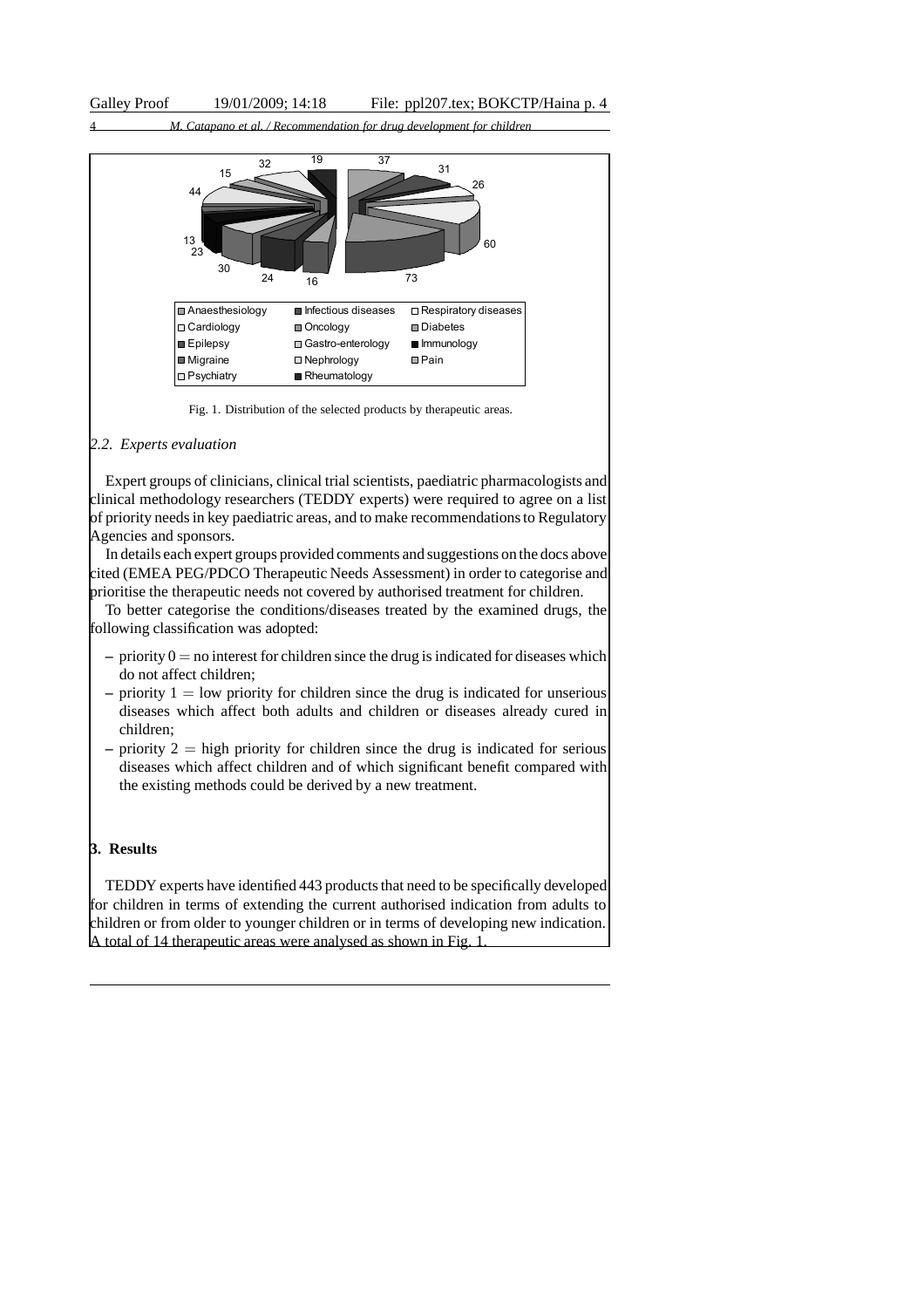

Fig. 3. Type of study requests by extending indication or new indication or formulation.

New indication

Formulation

**Extending indication** 

On a total of 443 products, 75 were products authorised under centralised procedure. The distribution of drugs both authorised under Centralised and Decentralised (National and/or Mutual recognition) procedures is shown in Fig. 2.

A total of 1473 studies are requested in order to develop products of paediatric interest. The details of the type of studies requested (PK, dosage, efficacy, safety or long term safety) are shown in Fig. 3.

Tables 3 and 4 include details of the products by therapeutic areas, Table 5 includes details on requests related to age appropriate formulations.

To better categorise the conditions/diseases treated by the examined drugs, experts provided a sort of classification, identifying the priority of research in a sample of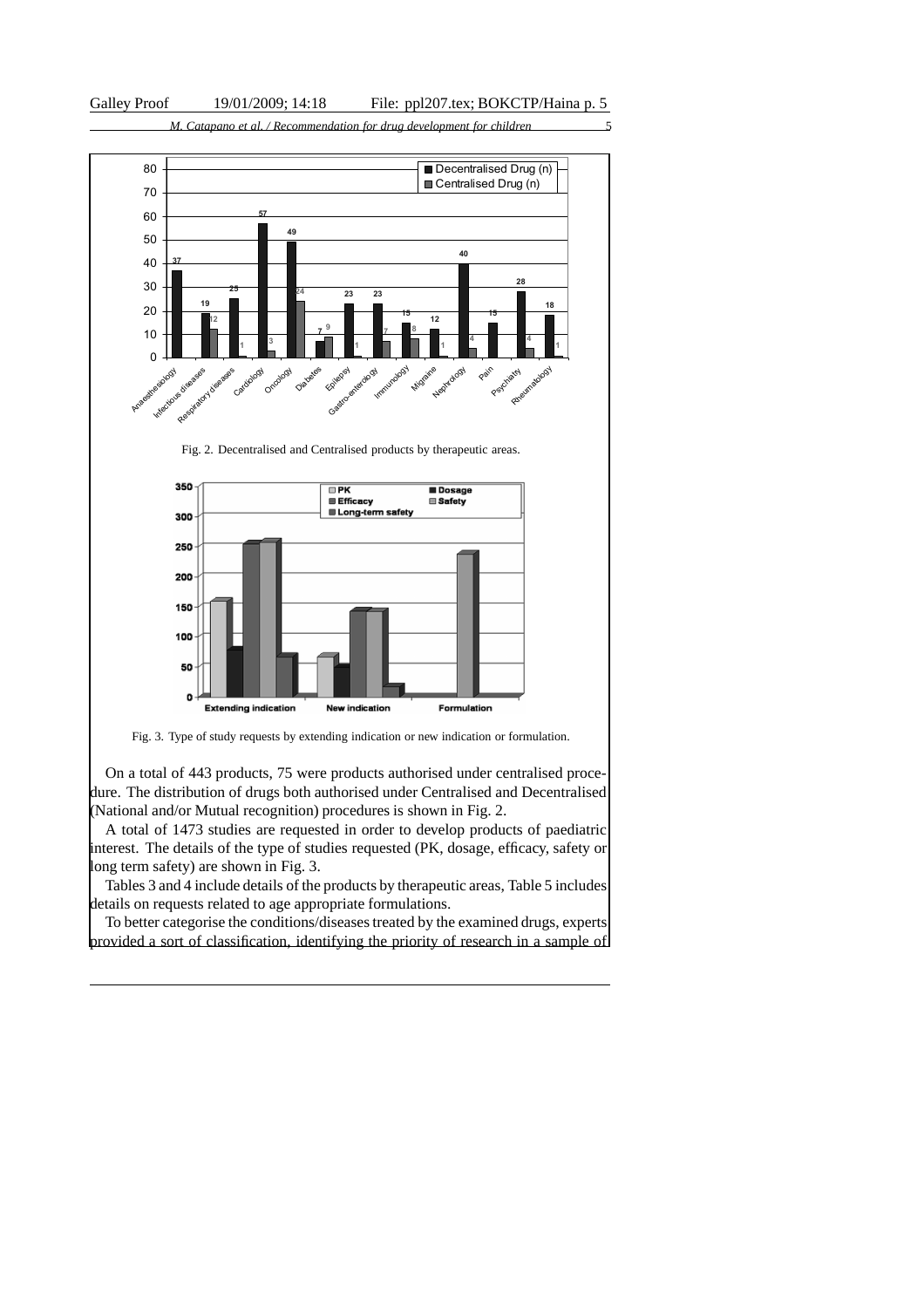| Therapeutic<br>classes | Drugs $(n)$    | PK.            | Dose           | Efficacy       | Safety         | Long-term<br>safety |
|------------------------|----------------|----------------|----------------|----------------|----------------|---------------------|
| Anaesthesiology        | $\overline{c}$ |                |                | 1              |                |                     |
| Infectious diseases    | 2              | 1              |                |                |                |                     |
| Respiratory diseases   | 16             | 5              | 1              | 16             | 14             |                     |
| Cardiology             |                |                |                |                |                |                     |
| Oncology               | 32             | 25             | 8              | 29             | 29             |                     |
| <b>Diabetes</b>        |                |                |                |                |                |                     |
| Epilepsy               | 5              |                | $\overline{c}$ | 5              | 5              |                     |
| Gastro-enterology      | 20             | 6              | 7              | 19             | 20             | 5                   |
| Immunology             | 14             | $\overline{4}$ | 6              | 11             | 11             |                     |
| Migraine               | 2              |                | 2              | $\overline{c}$ | $\mathfrak{D}$ |                     |
| Nephrology             | 29             | 21             | 8              | 29             | 29             | 1                   |
| Pain                   |                |                |                |                |                |                     |
| Psychiatry             | 9              | $\overline{4}$ |                | 9              | 9              | 5                   |
| Rheumatology           | 12             |                | 8              | 12             | 12             | 6                   |
| Total                  | 152            | 67             | 49             | 143            | 142            | 17                  |

| Table 4<br>Requests of studies by therapeutic areas for extending current authorised indications |                |                |                |                |        |                     |
|--------------------------------------------------------------------------------------------------|----------------|----------------|----------------|----------------|--------|---------------------|
| Therapeutic<br>classes                                                                           | Drugs $(n)$    | PК             | Dose           | Efficacy       | Safety | Long-term<br>safety |
| Anaesthesiology                                                                                  | 26             | 12             | 4              | 12             | 14     | $\overline{4}$      |
| Infectious diseases                                                                              | 28             | 24             |                | 27             | 27     | 2                   |
| Respiratory diseases                                                                             | 19             | 5              | 11             | 16             | 17     | 9                   |
| Cardiology                                                                                       | 52             | $\overline{c}$ | 41             | 44             | 43     | 6                   |
| Oncology                                                                                         | 44             | 26             |                | 35             | 35     |                     |
| <b>Diabetes</b>                                                                                  | 16             | 12             |                | 15             | 15     | 4                   |
| Epilepsy                                                                                         | 15             | 11             | 3              | 8              | 9      | $\overline{c}$      |
| Gastro-enterology                                                                                | 18             | 12             | 1              | 16             | 16     | 2                   |
| Immunology                                                                                       | 12             | $\overline{c}$ | 5              | 8              | 8      | 3                   |
| Migraine                                                                                         | 11             | 10             |                | 10             | 10     | 10                  |
| Nephrology                                                                                       | 26             | 16             | 7              | 25             | 26     | 4                   |
| Pain                                                                                             | 15             | 9              |                | 12             | 12     | 4                   |
| Psychiatry                                                                                       | 25             | 18             | $\overline{c}$ | 23             | 23     | 15                  |
| Rheumatology                                                                                     | $\overline{4}$ |                | 3              | $\overline{4}$ | 3      |                     |
| Total                                                                                            | 311            | 159            | 78             | 255            | 258    | 67                  |

drugs as shown in Errore. L'origine riferimento non è stata trovata. and Fig. 5, according to the need of developing new indications and extending the current authorisation to paediatric populations.

# **4. Conclusions**

The work carried out by the TEDDY TEGs shows that many studies are currently requested to develop more drugs for children.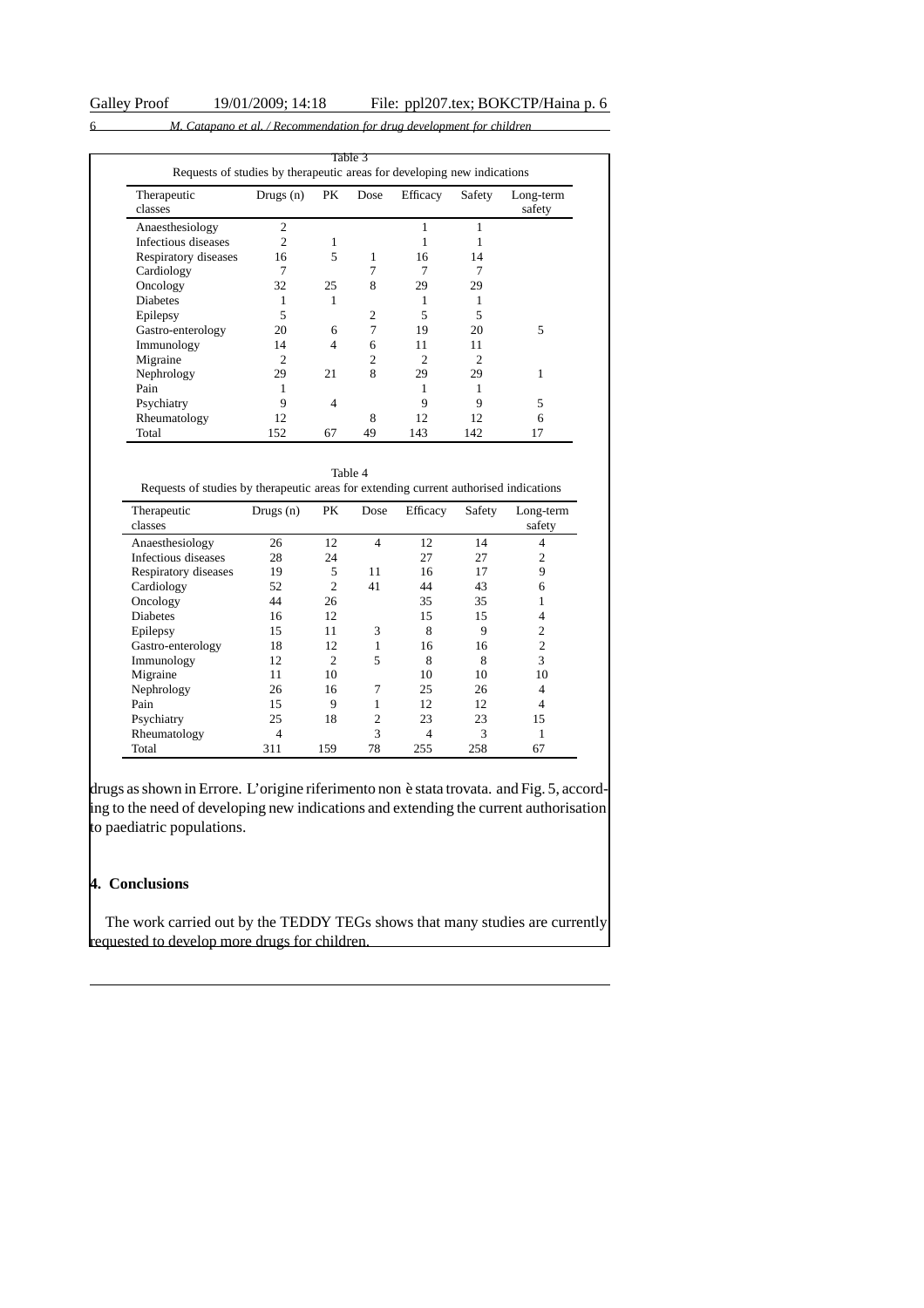

Our study demonstrates that it is necessary to apply specific criteria to select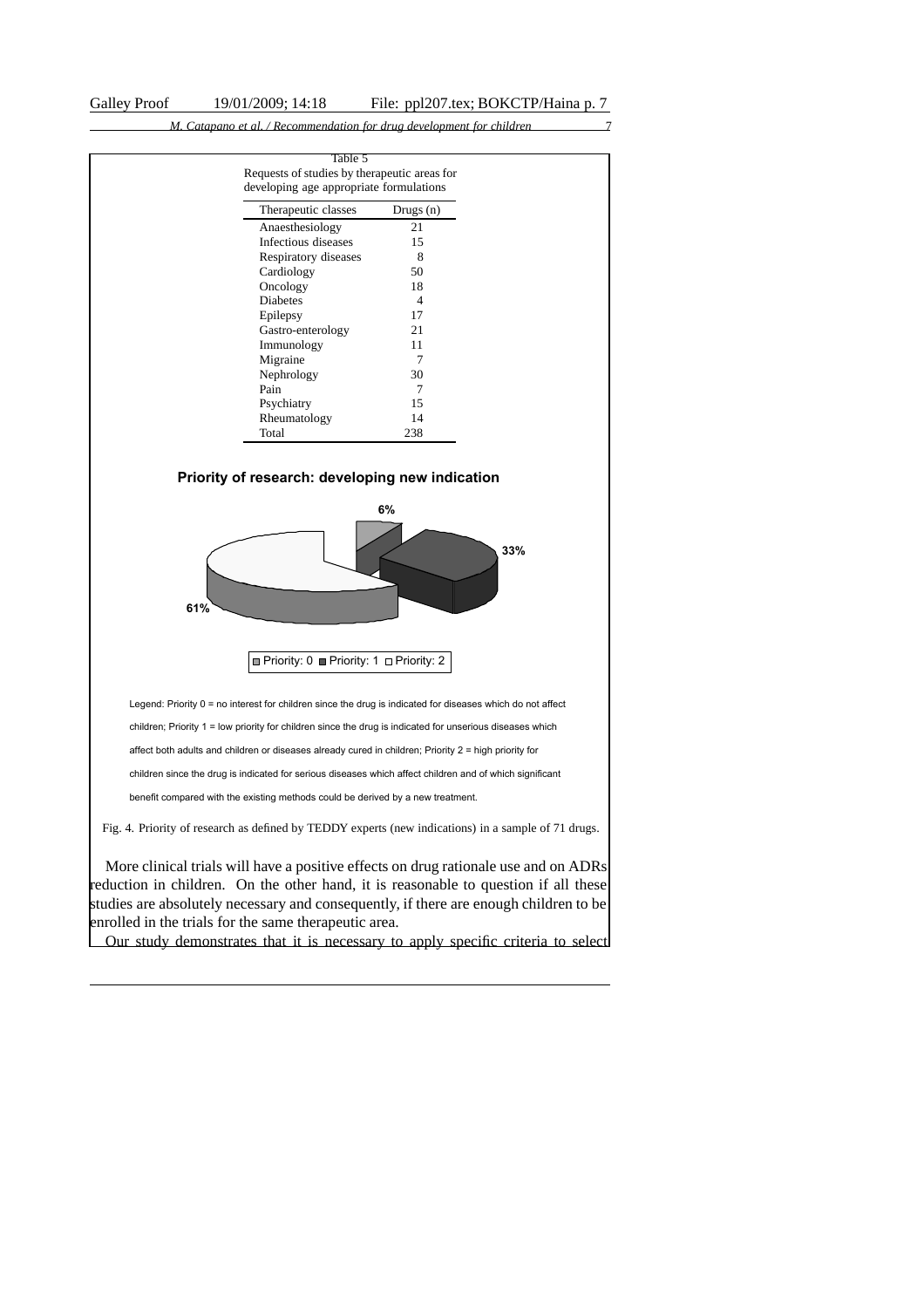



This selection criteria should be adopted not only by Pharmaceutical Companies, but also in European and National Research Programs in order to better concentrate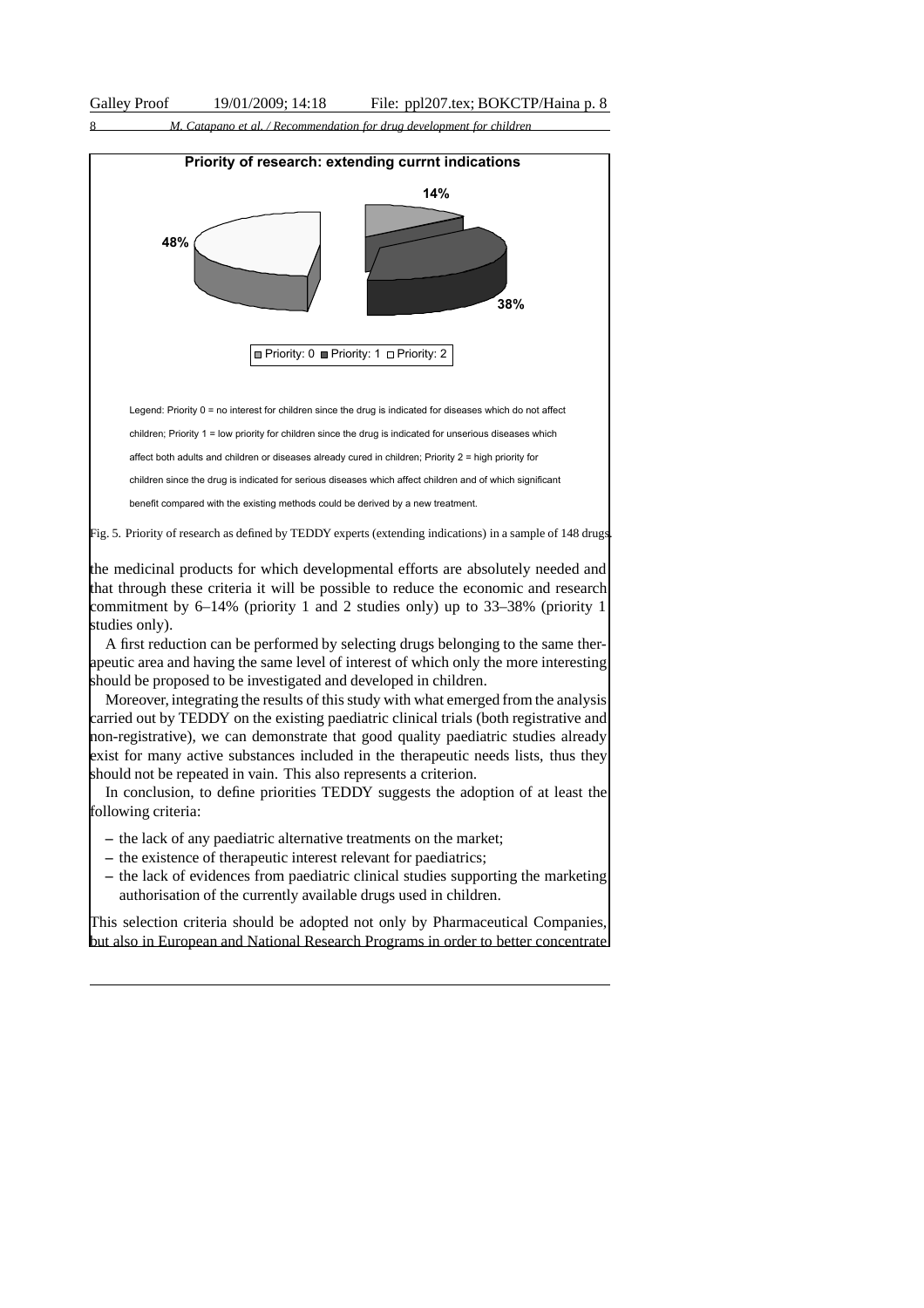public and private efforts on those drugs lacking of a specific indication for children and also of paediatric studies.

### **Acknowledgements**

This report is part of the Task-force in Europe for Drug Development for the Young (TEDDY) Network of Excellence supported by the European Commission's Sixth Framework Program (Contract n. 0005216 LSHBCT-2005-005126).

We thank all experts for their invaluable contribution: Eugenio Baraldi, Hans Bisgaard, Gianni Bisogno, Attilio Boner, Andrew Bush, Carmen Cano, Modesto Carli, Silvia Carraro, Franco Chiarelli, Alfonso Delgado, Maria Esposito Salsano, Alberto Garaventa, J-M Gauthier, Moshe Gavish, Lut Goossens, Bertil Kagedal, Deirdre Kelly, Johan de Jongste, Peter Hindmarsh, Giuliana Lama, Svetlana Leschiner, Henrik Lövborg, María Jesús Mardomingo, Jean Paul Misson, Luigi Notarangelo, Curt Peterson, Roi Piñeiro, José Tomás Ramos, Riccardo Riccardi, Carmelo Rizzari, Pablo Rojo Conejo, Enriqueta Roman Riechman, Angelo Rosolen, Nicolino Ruperto, Annamaria Staiano, Ales Stuchlik, Dick Tibboel.

### **References**

- [1] European Medicines Agency (EMEA), Assessment of the paediatric needs Pain *EMEA/CHMP/189220/2005* (23 June 2005).
- [2] European Medicines Agency (EMEA), Assessment of the paediatric needs Rheumatology, *EMEA/CHMP/234105/2005* (18 July 2005).
- [3] European Medicines Agency (EMEA), Assessment of the paediatric needs Cardiovascular products, *EMEA/CHMP/327847/2005* (10 October 2005).
- [4] European Medicines Agency (EMEA), Assessment of the paediatric needs Chemotherapy product (Part I), *EMEA/CHMP/366844/2005* (15 November 2005).
- [5] European Medicines Agency (EMEA), Assessment of the paediatric needs Immunology, *EMEA/CHMP/405908/2005* (14 December 2005).
- [6] European Medicines Agency (EMEA), Assessment of the paediatric needs Epilepsy, *EMEA/377174/2006* (20 September 2006).
- [7] European Medicines Agency (EMEA), Assessment of the paediatric needs Diabetes type I and II, *EMEA/224688/2006* (02 June 2006).
- [8] European Medicines Agency (EMEA), Assessment of the paediatric needs Chemotherapy products (Part II) - Supportive therapy, *EMEA/224696/2006* (02 June 2006).
- [9] European Medicines Agency (EMEA), Assessment of the paediatric needs Migraine *EMEA/224515/2006* (02 June 2006).
- [10] European Medicines Agency (EMEA), Assessment of the paediatric needs Anaesthesiology, *EMEA/405166/2006* (October 2006).
- [11] European Medicines Agency (EMEA), Assessment of the paediatric needs Antiinfectious therap with focus on antimycotics, antivirals (except HIV), *EMEA/435350/2006* (October 2006).
- [12] European Medicines Agency (EMEA), Assessment of the paediatric needs Asthma and other obstructive chronic lung diseases EMEA/439727/2006(October 2006).
- [13] European Medicines Agency (EMEA), Assessment of the paediatric needs Nephrology, *EMEA/13306/2007* (December 2006).